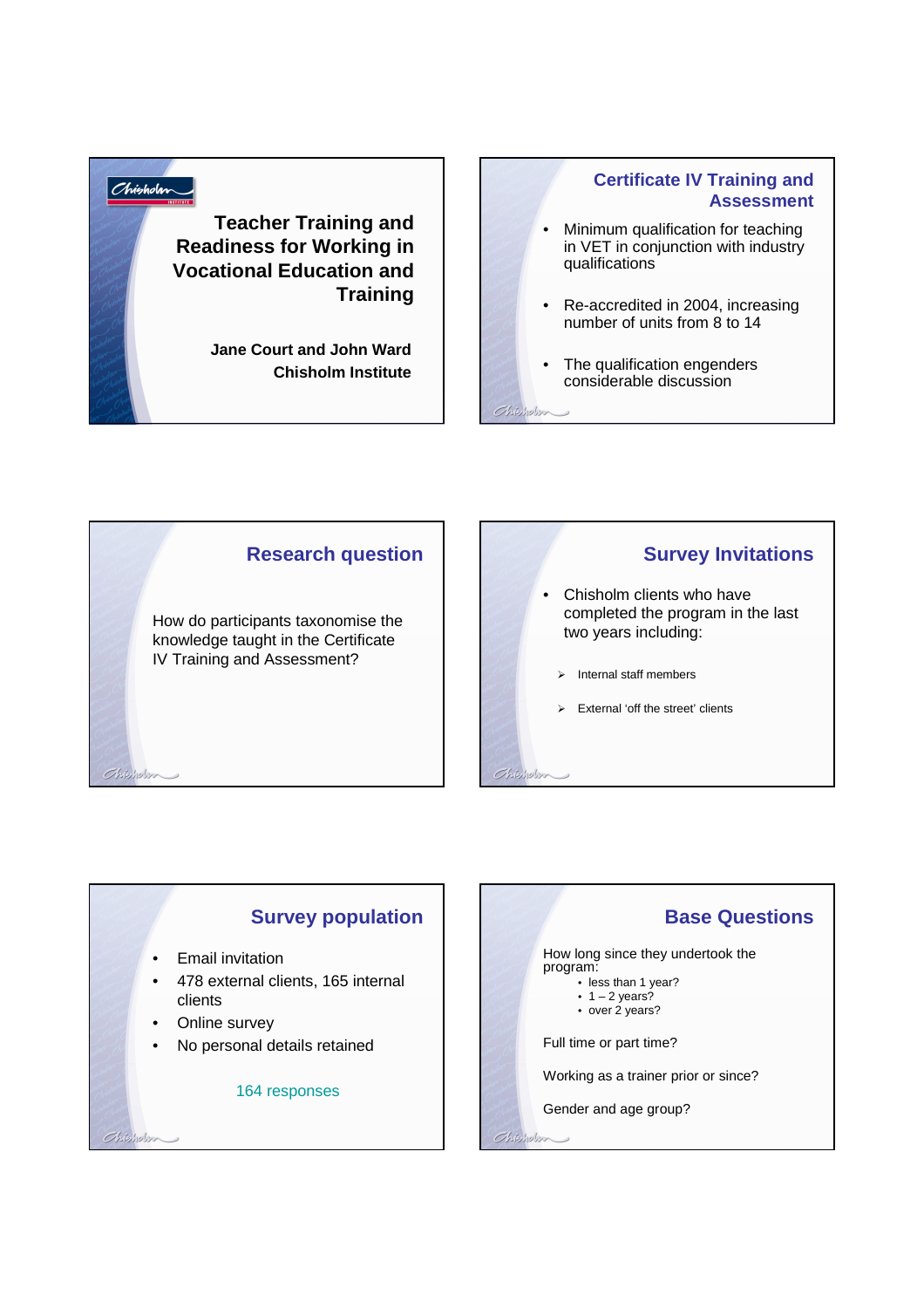## **Questions**

Based around the units of the Certificate IV TAA:

- > Environment
- $\triangleright$  Program design and training packages
- $\triangleright$  Delivery and facilitation
- > Assessment

Chickelon

Chielelon

#### **To what extent…….**

# **Parameters of the Factor Analysis**

All factors with an Eigen value on 1 or over were deemed as legitimate factors

We used varimax rotation of the covariance matrix

This gave orthogonal results wherein the "within" dimension correlations were accentuated

Chicholm





## **What next?**

**Development of a Structural Equation Model showing the taxonomy of how the participants of the survey see the Certificate IV Training and Assessment**